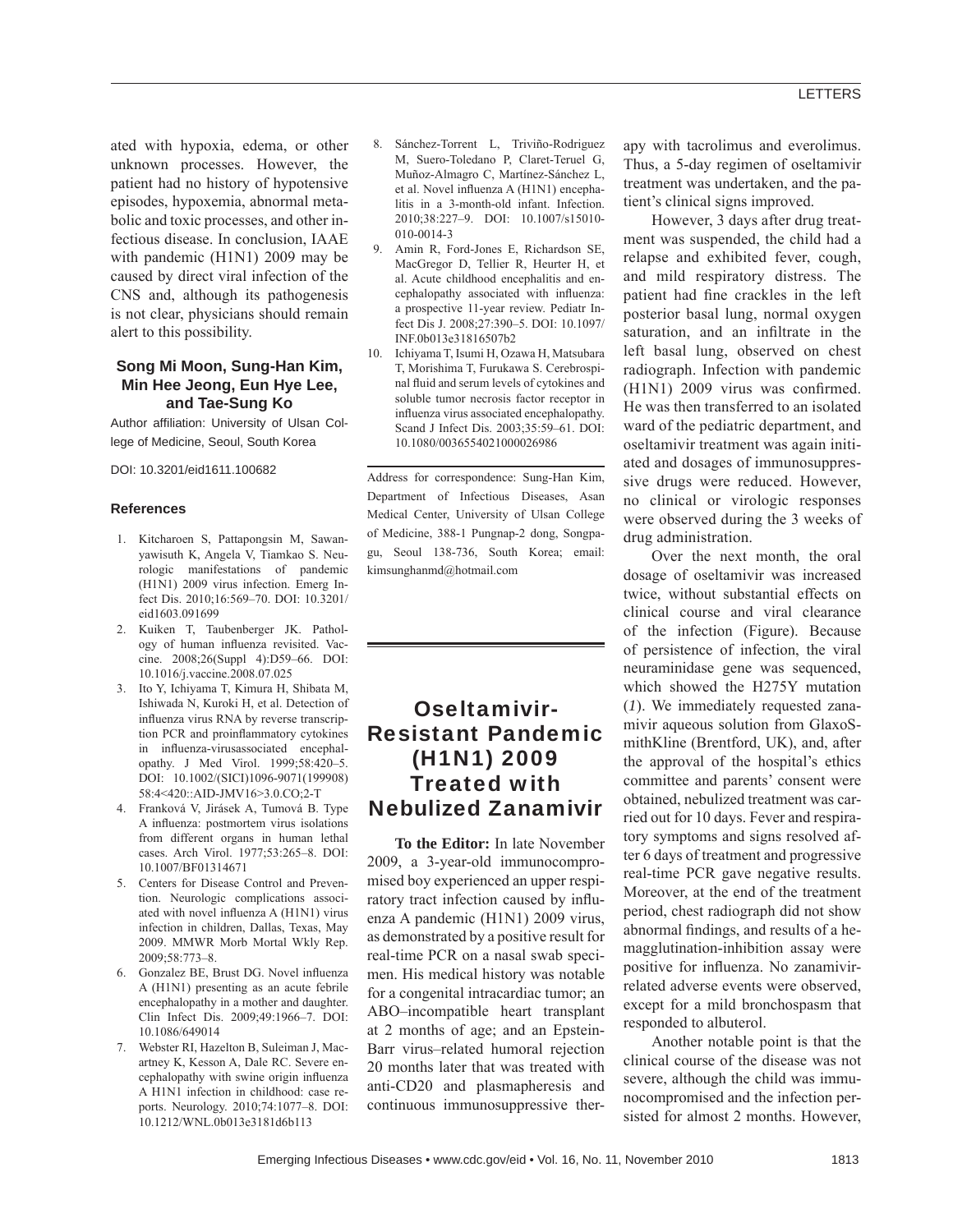### **LETTERS**

influenza virus persistence, possibly caused by inability of the child's immune system to clear the infection, and prolonged treatment with oseltamivir, led to the appearance of the H275Y mutation. H275Y has been described as the most common mutation that confers oseltamivir resistance in pandemic (H1N1) 2009 infection and has been found in all the resistant isolates reported worldwide (*1*). Consistent with previous reports (*2*), in the patient described here, antiviral drug resistance arose early in the treatment course. Retrospective analysis demonstrated the appearance of a mixed population after ≈2 weeks of drug use with a slow progression toward a pure H275Y variant. This latter finding may be explained by other virologic characteristics of this viral isolate, which is currently undergoing deep sequencing of the full genome.

Zanamivir represents the therapeutic option for patients infected with the H275Y mutation of pandemic (H1N1) 2009 virus. Its licensed formulation as a dry powder is suitable only for patients who can actively use inhaled drugs and thus cannot be used in children <7 years of age (*3*). Intravenous zanamivir solution has been reported to be safe and effective in experimental influenza A virus infection and as compassionate therapy in 2 immunocompromised adult patients who underwent mechanical ventilation for severe pneumonia (*4*,*5*). Moreover, successful use of intravenous zanamivir in a critically ill child, who was immunosuppressed after allogenic stem cell transplantation and infected with oseltamivir-resistant pandemic (H1N1) 2009 virus, has been reported (*6*). In this latter case, the regimen was well tolerated and was associated with a decrease in viral load.

Despite these results showing the efficacy of zanamivir intravenous administration, the inhalatory route for influenza virus-specific drugs should be the first choice, whenever possible, because it delivers therapeutic molecules directly to the site of viral replication, resulting in low systemic exposure. For this reason and because of the mild severity of the patient's disease, we decided to use zanamivir solution nebulized by aerosol. The compliance to this treatment was easily achieved, and the therapy showed good efficacy and was well tolerated by the child. The minor side effect observed has already been reported in the literature (7).

In conclusion, our experience supports the view that in immunocompromised patients with persistent



Figure. Schematic showing events surrounding oseltamivir-resistant pandemic (H1N1) 2009 virus infection in 3-year-old immunocrompromised child, Italy, in relation to viremia levels, expressed as relative units of influenza A RNA, normalized with respect to the housekeeping gene RNaseP.

infection, emergence of resistant viral strains should be strictly monitored. In this context, recently developed real-time PCRs for rapid screening of H275Y could be useful (*8*). Moreover, although a direct cause and effect has not been confirmed, this case suggests that aerosolized zanamivir solution can be considered as a therapeutic option in young children with mild respiratory symptoms who are infected with oseltamivir-resistant influenza viruses. Additional studies should be conducted in young patients with more severe disease.

Financial support was provided to G.P. from Regione Veneto (Centro Regionale Specializzato per la genofenotipizzazione ed epidemiologia molecolare degli agenti da infezione per la diagnostica microbiologica e virale. Dgr n. 448 del 24.02.2009).

**Liviana Da Dalt, Arianna Calistri, Chiara Chillemi, Riccardo Cusinato, Elisa Franchin, Cristiano Salata, Dino Sgarabotto, Giuseppe Toscano, Antonio Gambino, and Giorgio Palù**

Author affiliations: University of Padova, Padova, Italy (L. Da Dalt, A. Calistri, C. Chillemi, E. Franchin, C. Salata, G. Palù); and Azienda Ospedaliera di Padova, Padova (R. Cusinato, E. Franchin, D. Sgarabotto, G. Toscano, A. Gambino)

DOI: 10.3201/eid1611.100789

#### **References**

- 1. Centers for Disease Control and Prevention. World Health Organization. Pandemic (H1N1) 2009, update 91. 2010 Mar 12 [cited 2010 Mar 23]. http://www.who.int/ csr/don/2010\_03\_12/en/index.html.
- 2. Centers for Disease Control and Prevention. Oseltamivir-resistant novel influenza A (H1N1) virus infection in two immunosuppressed patients. MMWR Morb Mortal Wkly Rep. 2009;58:893–6.